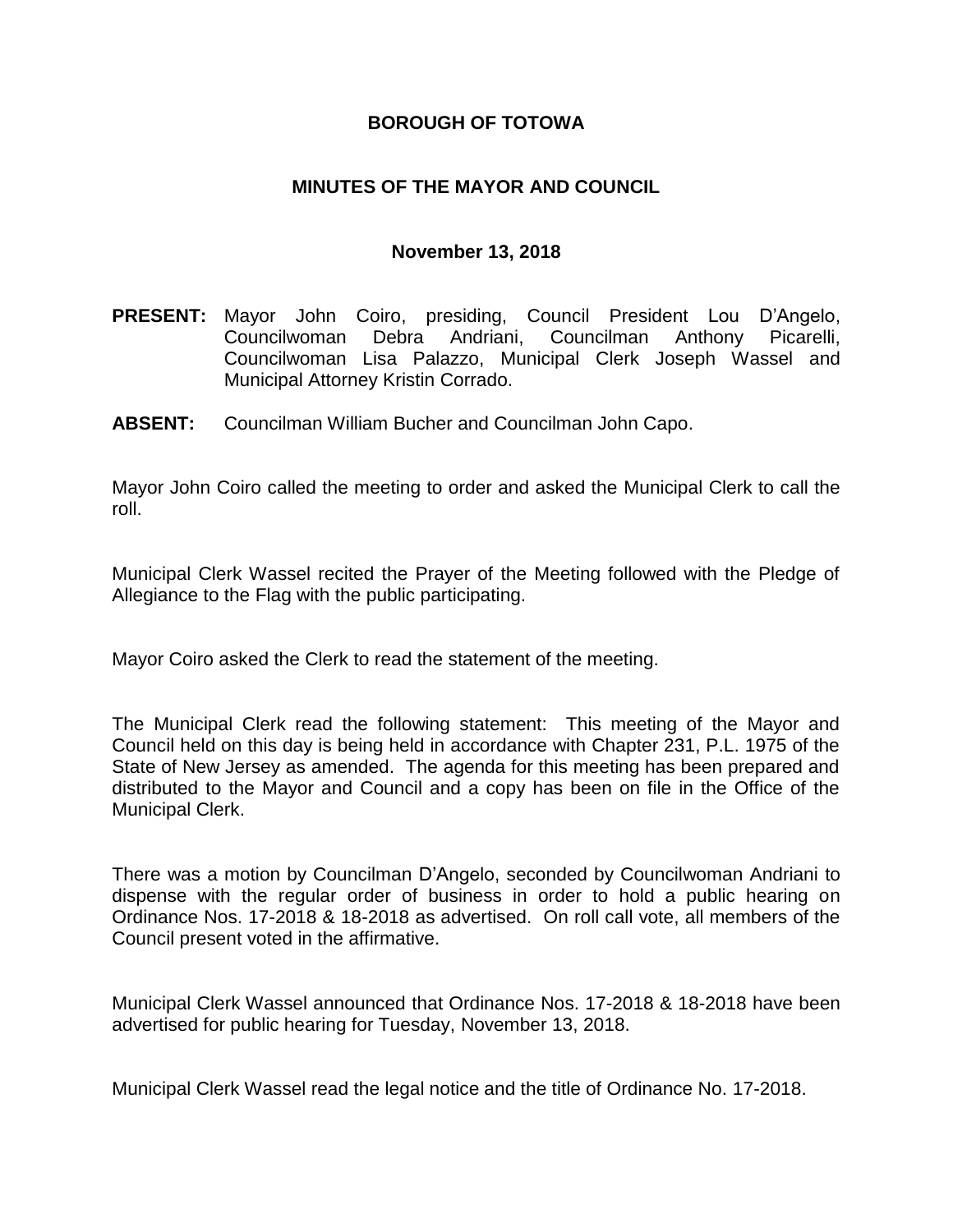There was a motion by Councilman D'Angelo, seconded by Councilwoman Andriani to open the public hearing. On roll call vote, all members of the Council present voted in the affirmative.

Mayor Coiro asked if any citizens wished to be heard on Ordinance No. 17-2018.

CITIZENS HEARD:

There were no citizens who wished to be heard.

There was a motion by Councilman D'Angelo, seconded by Councilwoman Andriani to close the public hearing. On roll call vote, all members of the Council present voted in the affirmative.

Municipal Clerk Wassel read Ordinance No. 17-2018 by title:

# **ORDINANCE NO. 17-2018**

## **AN ORDINANCE TO AMEND THE CODE OF THE BOROUGH OF TOTOWA CHAPTER 415 ENTITLED "ZONING AND LAND USE", ARTICLE IV, "FEES AND ESCROW", SECTION 14, "DEVELOPMENT FEES"**

There was a motion by Councilman D'Angelo, seconded by Councilwoman Andriani to adopt Ordinance No. 17-2018 on second and final reading. On roll call vote, all members of the Council present voted in the affirmative.

Municipal Clerk Wassel read the legal notice and the title of Ordinance No. 18-2018.

There was a motion by Councilman D'Angelo, seconded by Councilwoman Andriani to open the public hearing. On roll call vote, all members of the Council present voted in the affirmative.

Mayor Coiro asked if any citizens wished to be heard on Ordinance No. 18-2018.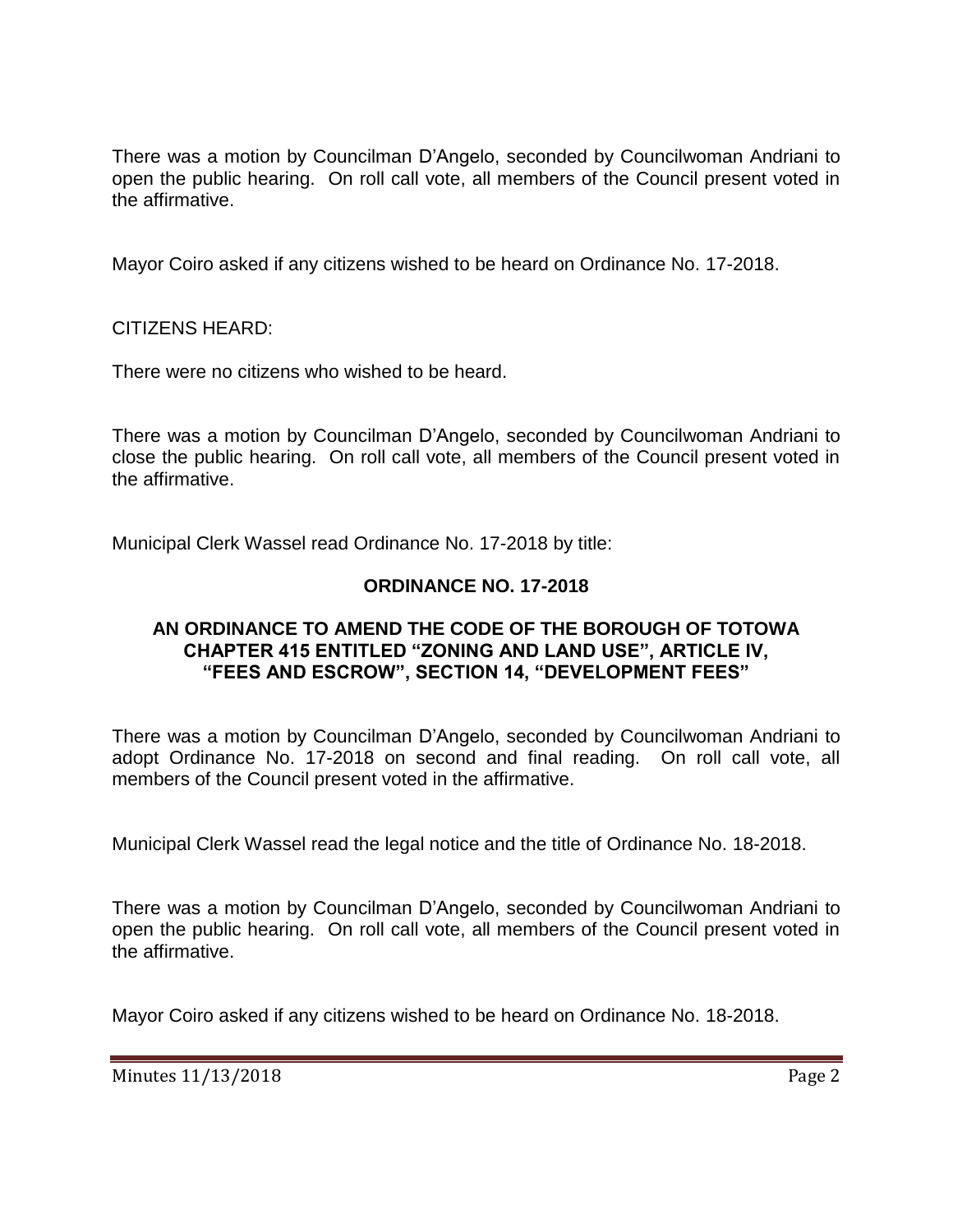CITIZENS HEARD:

There were no citizens who wished to be heard.

There was a motion by Councilman D'Angelo, seconded by Councilwoman Andriani to close the public hearing. On roll call vote, all members of the Council present voted in the affirmative.

Municipal Clerk Wassel read Ordinance No. 18-2018 by title:

# **ORDINANCE NO. 18-2018**

### **AN ORDINANCE TO AMEND THE CODE OF THE BOROUGH OF TOTOWA CHAPTER 415 ENTITLED "ZONING AND LAND USE", ARTICLE XVI, "REGULATIONS APPLICABLE TO ALL DISTRICTS" TO CREATE A NEW SUBSECTION 130.1, "AFFORDABLE HOUSING REGULATIONS", SUBSECTION 130.2, "MUNICIPAL HOUSING LIAISON", SUBSECTION 130.3, "ADMINISTRATIVE AGENT", SUBSECTION 130.4, "AFFIRMATIVE MARKETING REQUIREMENTS, SUBSECTION 130.5, "ENFORCEMENT", AND SUBSECTION 130.6, "APPEALS"**

There was a motion by Councilman D'Angelo, seconded by Councilwoman Andriani to adopt Ordinance No. 18-2018 on second and final reading. On roll call vote, all members of the Council present voted in the affirmative.

There was a motion by Councilman D'Angelo, seconded by Councilwoman Andriani to revert to the regular order of business. On roll call vote, all members of the Council present voted in the affirmative.

Mayor Coiro asked if any members of the Council, the Municipal Clerk or the Municipal Attorney wished to address the Council.

Councilwoman Andriani: Announced that the Annual Tree Lighting will be held on December  $7<sup>th</sup>$  at 6:30 p.m.

Mayor Coiro: Congratulated his running mates Councilman Picarelli and Councilwoman Palazzo on being re-elected to the Council. The Council then also congratulated the Mayor on his re-election.

Minutes 11/13/2018 **Page 3**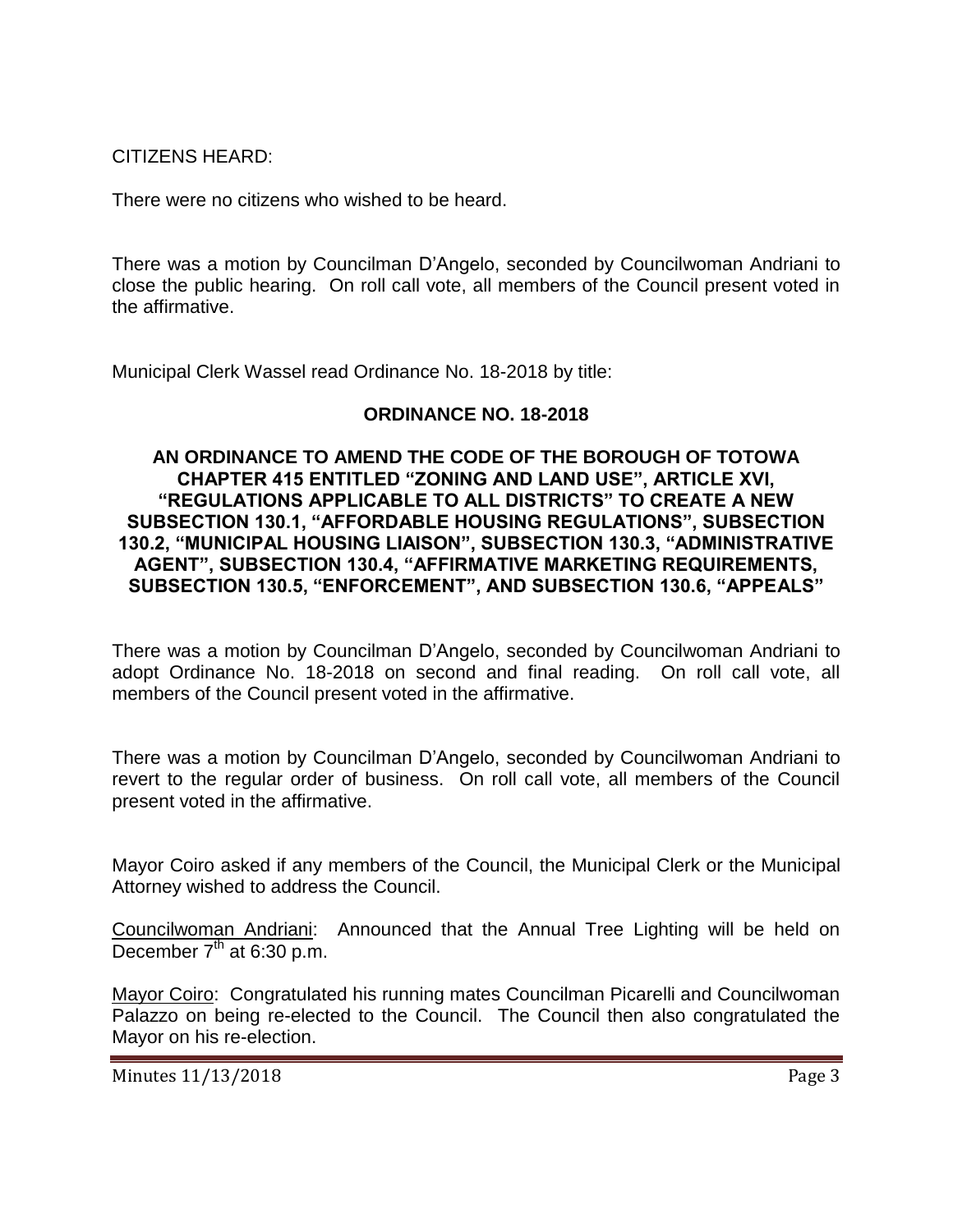# CITIZENS HEARD:

Mike Mahometa, 269 Lincoln Avenue: 1) Also said that he was glad how the election turned out with you all being re-elected. 2) Asked if any decision has been made on extending the berm behind his neighbor's house. Mayor Coiro: Advised him that DPW Superintendent Jim Niland is looking into it. 3) Said with the speeding that happens on Lincoln Avenue, that besides the Police putting out the speed monitor, he is also requesting that a speed bump/hump be installed. Mayor Coiro: Responded that while we are not against these types of speed calming measures, we had installed one on Bogert Street at the residents request and now they wish we hadn't because of the noise. Also informed him that we can't install one on a hill, so maybe we can fit one between Chamberlain Avenue and his house, but we would have to check with the residents first. 4) Mentioned possibly looking into the solar powered speed monitors.

There was a motion by Councilman D'Angelo, seconded by Councilwoman Andriani to approve the Minutes of the Mayor and Council for the meeting of October 23, 2018. On roll call vote, all members of the Council present voted in the affirmative.

# COMMITTEE ON FINANCE:

There was a motion by Councilman Picarelli, seconded by Councilman D'Angelo to approve Resolution No. 2018-23 for the payment of bills. On roll call vote, all members of the Council present voted in the affirmative.

There was a motion by Councilman Picarelli, seconded by Councilman D'Angelo to acknowledge receipt of the Report of Annual Tax Sale held on October 25, 2018 from Tax Collector Elaine Reddin. On roll call vote, all members of the Council present voted in the affirmative.

There was a motion by Councilman Picarelli, seconded by Councilman D'Angelo to acknowledge receipt of the Best Practices Worksheet CY 2018/SFY 2019. Municipal Clerk Wassel announced the following results for the Worksheet: 36 Yes; 8 No; 9 N/A; 8 Prospective; 61 Total Answered; 53 Score (Yes + N/A + Prospective); 87% Score %. The Worksheet was certified by Chief Administrative Officer/Municipal Clerk Joseph Wassel (C-0791) and Chief Financial Officer Lisa Nash (N-931). On roll call vote, all members of the Council present voted in the affirmative.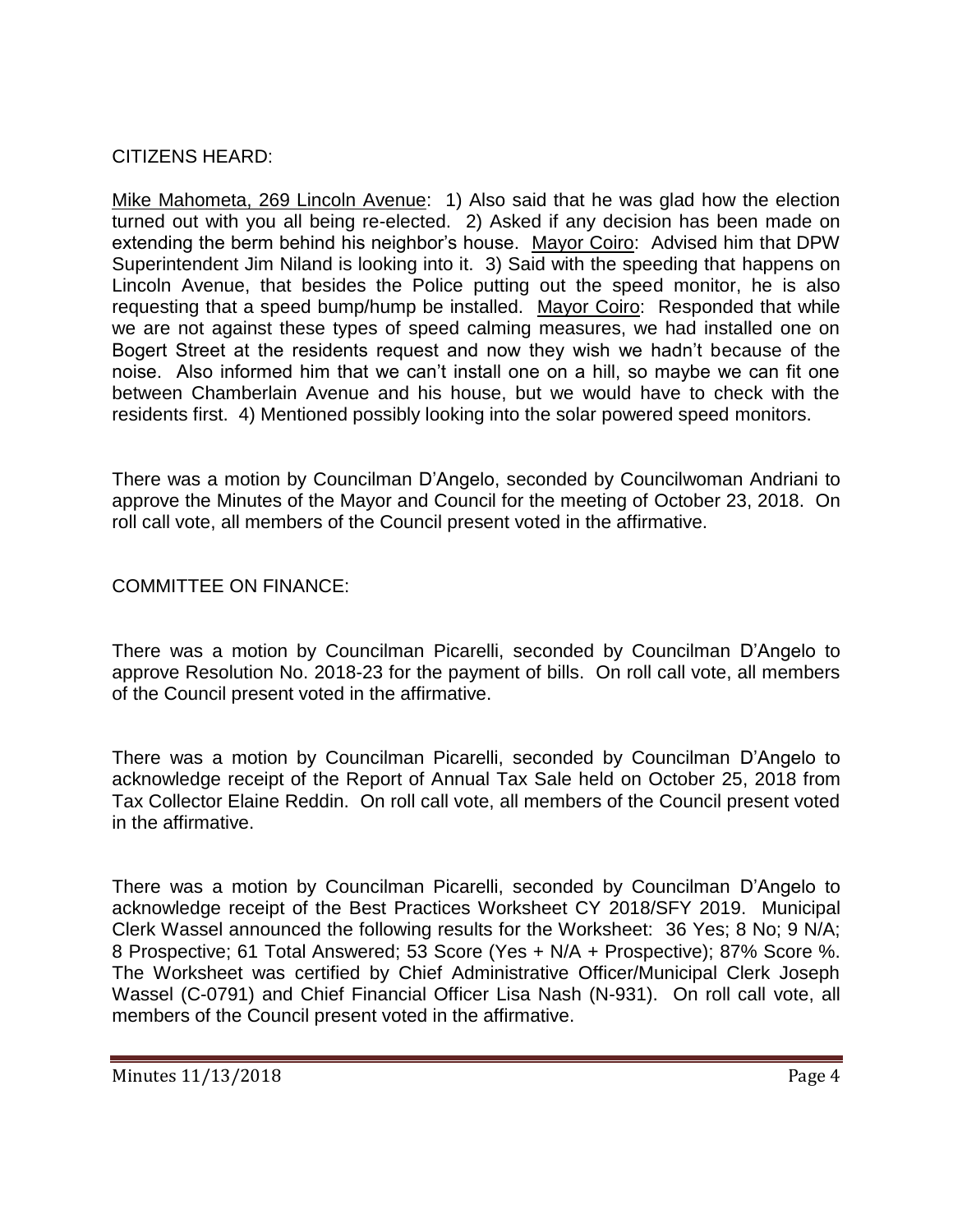There was a motion by Councilman Picarelli, seconded by Councilman D'Angelo to approve payment of the 2018 annual contribution to the Totowa Seniors and the Happy Seniors in the amount of \$2,000.00 each. On roll call vote, all members of the Council present voted in the affirmative.

There was a motion by Councilman Picarelli, seconded by Councilman D'Angelo to authorize the Borough Attorney to prepare and the Borough Clerk to advertise for the RFP's for 2019 Professional Services. On roll call vote, all members of the Council present voted in the affirmative.

# COMMITTEE ON PUBLIC SAFETY:

There was a motion by Councilman D'Angelo, seconded by Councilwoman Andriani to approve payment of the Fire Department Clothing Allowance for 2018. On roll call vote, all members of the Council present voted in the affirmative.

## COMMITTEE ON PUBLIC WORKS:

There was a motion by Councilwoman Palazzo, seconded by Councilman Picarelli to accept the following bids for the Purchase And Delivery Of Fire Hydrants. On roll call vote, all members of the Council present voted in the affirmative.

| Company<br><b>Brent Material Company</b>   | 4'6" Bid<br>\$2,603.04 | 5'0" Bid<br>\$2,653.99 | 6'0" Bid<br>\$2,758.70 |
|--------------------------------------------|------------------------|------------------------|------------------------|
| Capitol Supply Construction Products, Inc. | \$2,614.00             | \$2,665.00             | \$2,769.00             |
| Water Works Supply Co., Inc.               | \$2,619.05             | \$2,670.87             | \$2,774.26             |
| <b>Raritan Group</b>                       | \$2,687.98             | \$2,741.16             | \$2,847.27             |
| The Kennedy Companies                      | \$2,771.00             | \$2,826.00             | \$2,935.00             |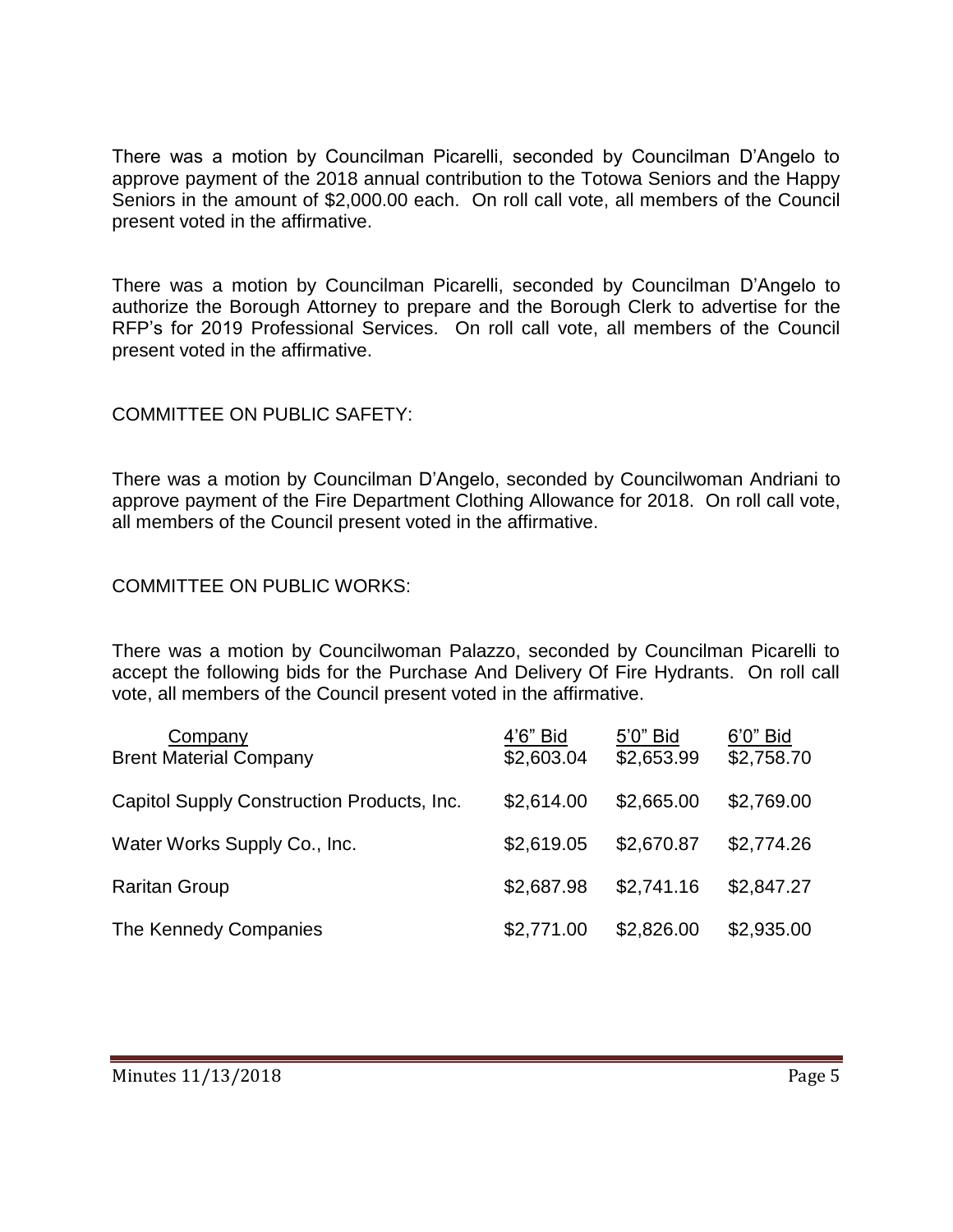Upon the recommendation of the Committee, there was a motion by Councilwoman Palazzo, seconded by Councilman Picarelli to adopt the following resolution to award the contract for the Purchase And Delivery Of Fire Hydrants. On roll call vote, all members of the Council present voted in the affirmative.

# RESOLUTION NO. 122-2018

### RESOLUTION AUTHORIZING CONTRACT FOR THE PURCHASE AND DELIVERY OF FIRE HYDRANTS

WHEREAS, the Borough of Totowa Department of Public Works ("DPW") Superintendent has recommended that fire hydrants be purchased as needed on an annual basis; and

WHEREAS, the Borough of Totowa DPW will be responsible for installing all new fire hydrants; and

WHEREAS, the Mayor and Council of the Borough of Totowa have determined that there is an on-going need for this equipment for the safety and well-being of the residents of the municipality; and

WHEREAS, the Mayor and Council of the Borough of Totowa did advertise for receipt of sealed bids in accordance with the specifications entitled "Specifications for the Purchase and Delivery of Fire Hydrants for the Borough of Totowa, County of Passaic, New Jersey, 2018"; and

WHEREAS, the Borough of Totowa did receive sealed bids at its Municipal Building on October 31, 2018; and

WHEREAS, the apparent low bid was submitted by Brent Material Company, 325 Columbia Turnpike, Suite 308, Florham Park, New Jersey 07932 with a bid of \$2,603.04 for the 4'6" Mueller A-423 Super Centurion 250 Fire Hydrant, \$2,653.99 for the 5'0" Mueller A-423 Super Centurion 250 Fire Hydrant and \$2,758.70 for the 6'0" Mueller A-423 Super Centurion 250 Fire Hydrant, a copy of which is on file in the office of the Borough of Totowa Municipal Clerk; and

WHEREAS, the Mayor and Council of the Borough of Totowa have determined that the bid submitted by Brent Material Company be accepted as the lowest responsible bid.

NOW, THEREFORE, BE IT RESOLVED, that the Mayor and Council of the Borough of Totowa do hereby accept the bid by Brent Material Company for the purchase and delivery of fire hydrants for the Borough of Totowa as the lowest responsible bid.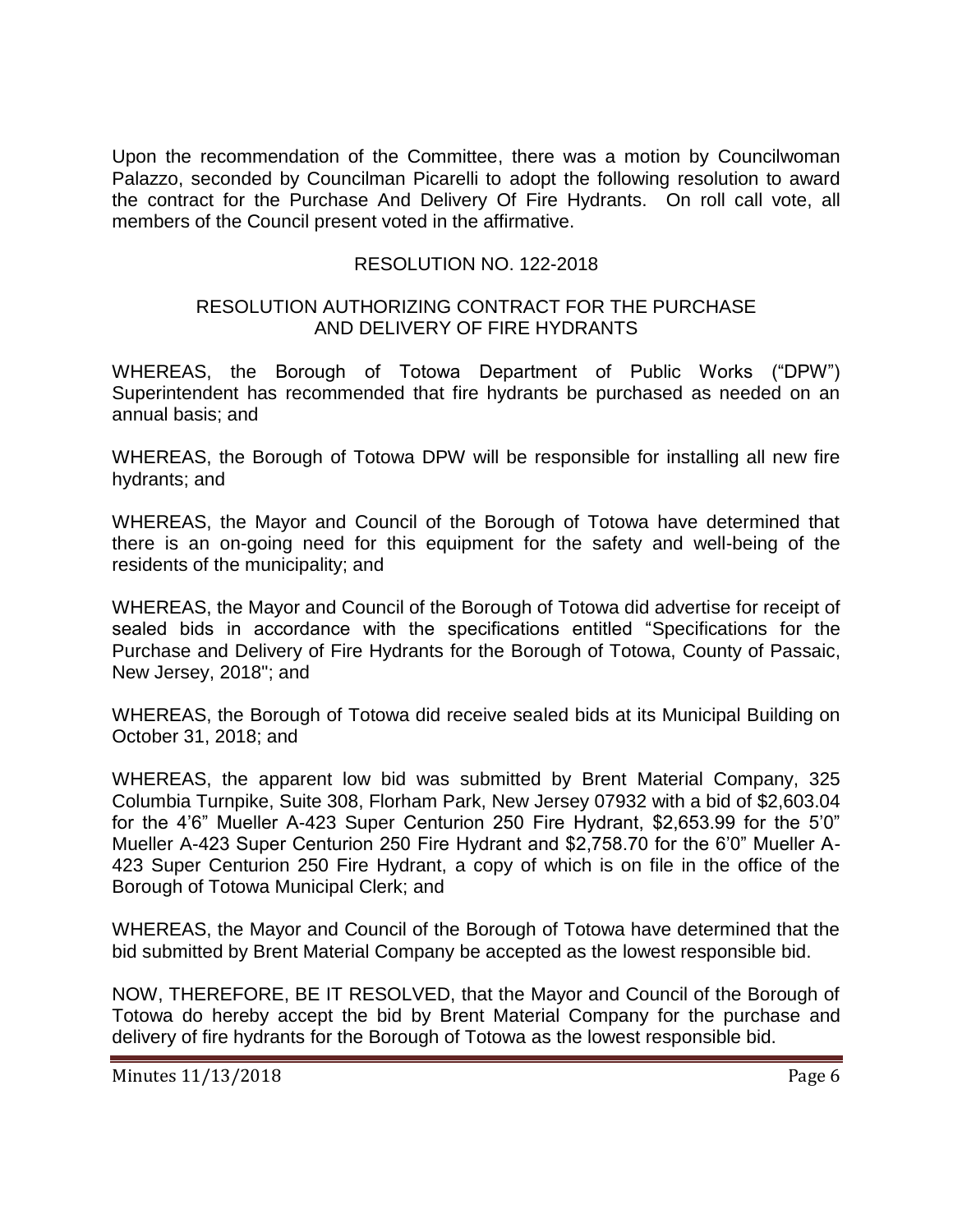BE IT FURTHER RESOLVED, that the Municipal Council of the Borough of Totowa does hereby authorize the Mayor and Municipal Clerk to execute any and all necessary instruments relating thereto.

COMMITTEE ON ENGINEERING & PUBLIC PROPERTY:

There was a motion by Councilwoman Andriani, seconded by Councilman D'Angelo to accept the following bids for the Demolition Of Structure At 300 Riverview Drive. On roll call vote, all members of the Council present voted in the affirmative.

| Company<br><b>Caravella Construction</b> | <b>Total Bid</b><br>\$15,443.00 |
|------------------------------------------|---------------------------------|
| All County Services, LLC                 | \$17,450.00                     |
| Yannuzzi Group, Inc.                     | \$21,990.00                     |
| <b>IBN Construction Corp.</b>            | \$30,928.00                     |
| <b>Two Brothers Contracting</b>          | \$32,800.00                     |

Upon the recommendation of the Committee, there was a motion by Councilwoman Andriani, seconded by Councilman D'Angelo to carry this item to adopt a resolution to award the contract/reject the bids for the Demolition Of Structure At 300 Riverview Drive. On roll call vote, all members of the Council present voted in the affirmative.

There was a motion by Councilwoman Andriani, seconded by Councilman D'Angelo to adopt the following Resolution Authorizing Professional Engineering Services For Construction Supervision Of The Sanitary Sewer Main Rehabilitation – Phases V & VI. On roll call vote, all members of the Council present voted in the affirmative.

# RESOLUTION NO. 123-2018

RESOLUTION AUTHORIZING PROFESSIONAL ENGINEERING SERVICES FOR CONSTRUCTION SUPERVISION OF THE SANITARY SEWER MAIN REHABILITATION – PHASES V & VI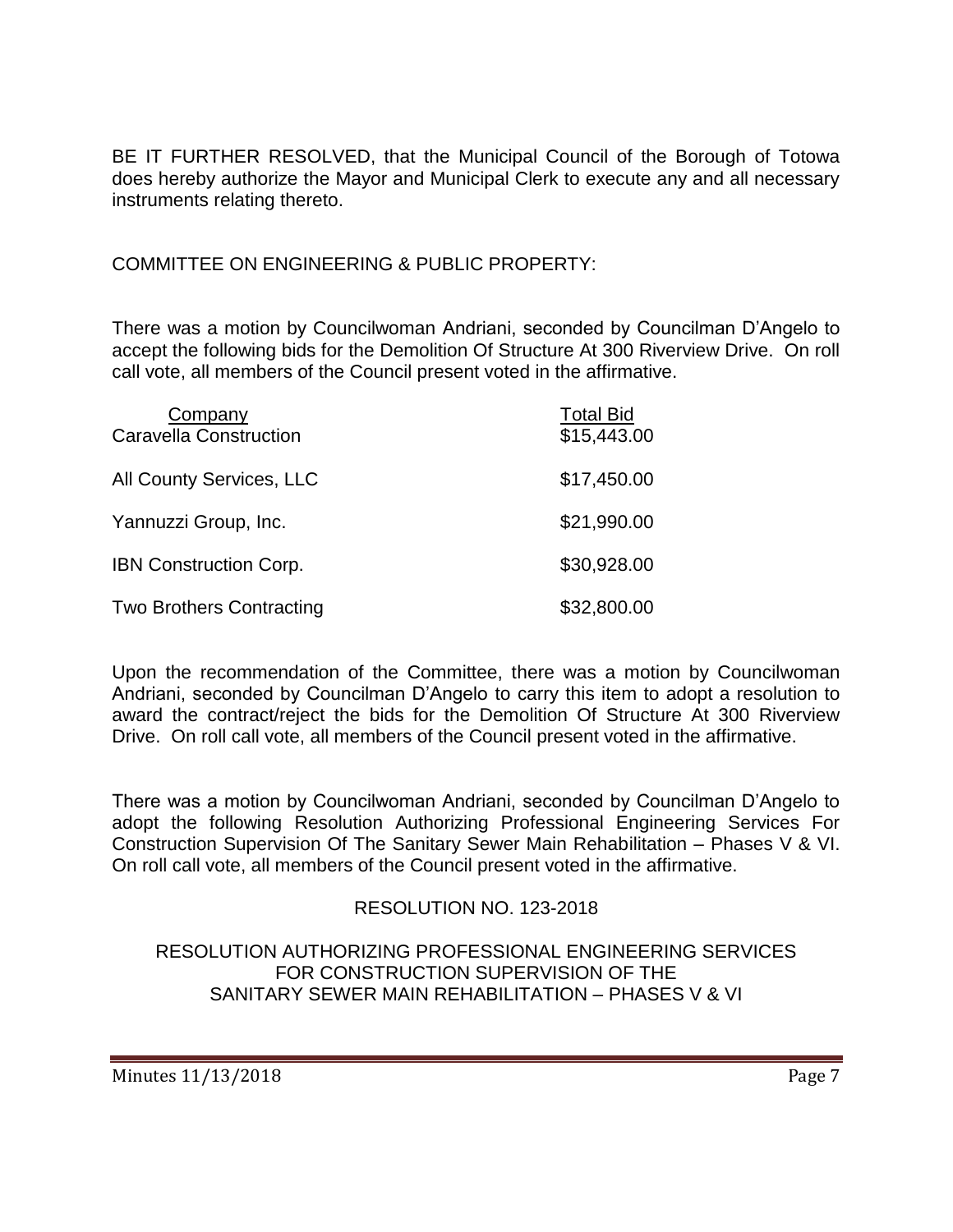WHEREAS, in August of 2011, the Borough of Totowa suffered the devastating effects of Hurricane Irene which resulted in unprecedented flooding throughout the community; and

WHEREAS, following the Hurricane, the Borough of Totowa Municipal Engineer recommended the rehabilitation of portions of the sanitary sewer mains located throughout the municipality; and

WHEREAS, to date, four Phases of the on-going Sanitary Sewer Main Rehabilitation Project have been completed; and

WHEREAS, the Borough of Totowa Municipal Engineer has now recommended the rehabilitation of existing sanitary sewer mains within Mitchell Avenue, from Union Boulevard to Lind Road, and Riverview Drive, between Rosalie Avenue and Margaret Street; and

WHEREAS, the Borough of Totowa received a Block Grant from Passaic County through the Community Development Block Grant Program for the additional rehabilitation work which consists primarily of the installation of cured-in-place lining for approximately 1,190 linear feet of existing sanitary sewer main; and

WHEREAS, by Resolution No. 94-2017 dated July 11, 2017, the Mayor and Council of the Borough of Totowa authorized Richard A. Alaimo Engineering Associates to provide the design services for Phases V & VI of the Sanitary Sewer Main Rehabilitation Project; and

WHEREAS, the Mayor and Council of the Borough of Totowa did advertise for receipt of sealed bids in accordance with the specifications entitled "Borough of Totowa, 2015 Community Development Block Grant Sanitary Sewer Main Rehabilitation - Phases V & VI, Contract No. 2018-1"; and

WHEREAS, by Resolution No. 96–2018 dated August 28, 2018, the Mayor and Council of the Borough of Totowa awarded a contract to North American Pipeline Services LLC for the Sanitary Sewer Main Rehabilitation - Phases V & VI in the amount of \$168,088.20; and

WHEREAS, the Mayor and Council of the Borough of Totowa desire to retain services of a professional engineering firm to provide construction supervision for Phases V & VI of the Sanitary Sewer Main Rehabilitation Project; and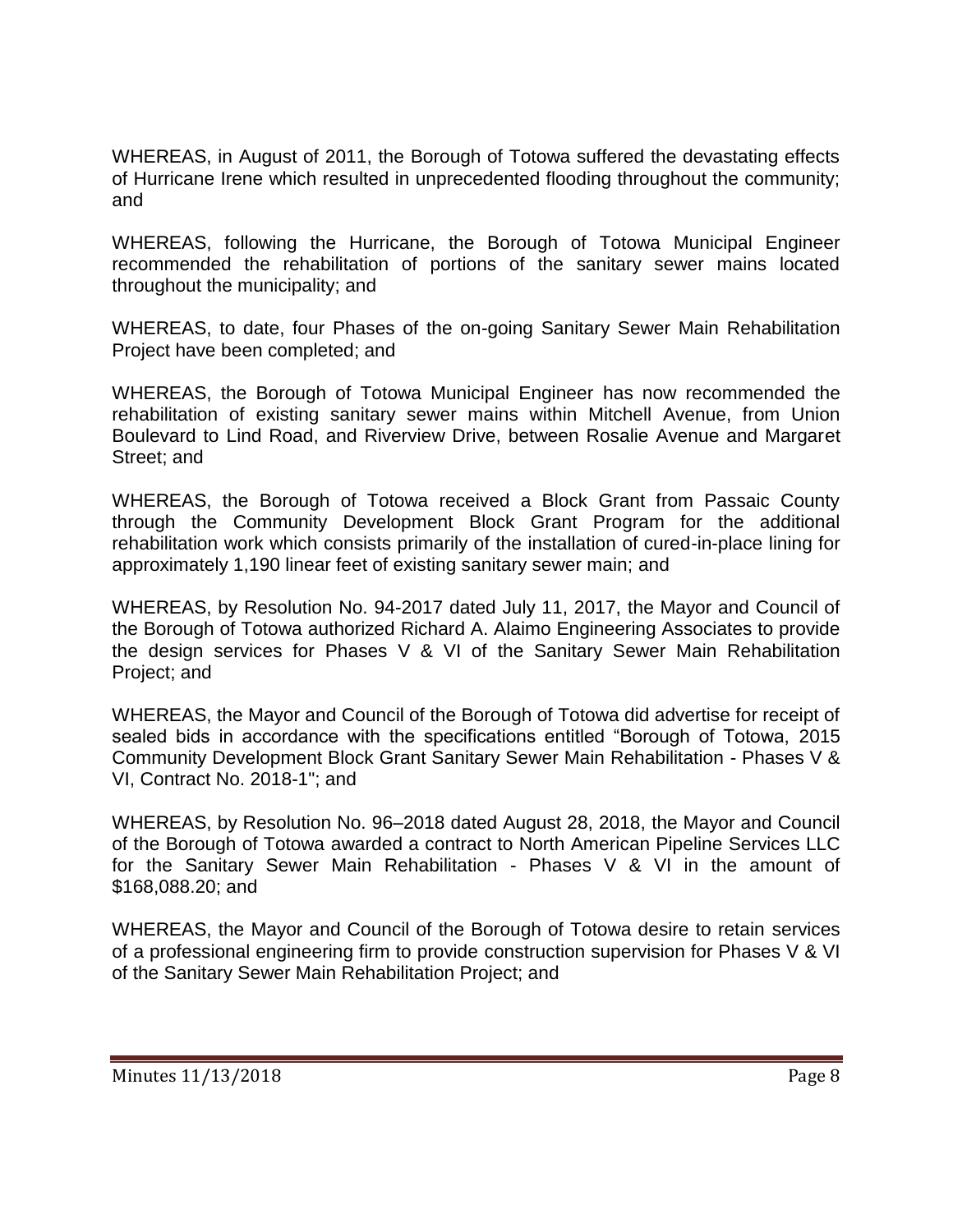WHEREAS, Richard A. Alaimo Engineering Associates has submitted a proposal dated May 26, 2017 to provide the construction supervision for Phases V & VI of the rehabilitation of sanitary sewer mains at a cost not to exceed \$26,800.00, a copy of which is on file in the office of the Borough of Totowa Municipal Clerk; and

WHEREAS, the Mayor and Council of the Borough of Totowa on November 13, 2018 did examine the proposal submitted by Richard A. Alaimo Engineering Associates; and

WHEREAS, pursuant to the applicable New Jersey State laws, these professional construction supervision services may be awarded without public bidding.

NOW, THEREFORE, BE IT RESOLVED, that the Mayor and Council of the Borough of Totowa do hereby accept the proposal submitted by Richard A. Alaimo Engineering Associates for professional engineering services for construction supervision of the Sanitary Sewer Main Rehabilitation Project - Phases V & VI in the amount of \$26,800.00.

BE IT FURTHER RESOLVED, that the Mayor and Council of the Borough of Totowa do hereby authorize Richard A. Alaimo Engineering Associates to perform the professional services as set forth in their proposal.

There was a motion by Councilwoman Andriani, seconded by Councilman D'Angelo to approve Boiler Feed Repairs, Roof Top Unit #3 Gas Valve Replacement and Removal And Replacement Of Circulator Pump #2 at the Municipal Complex by 454 Mechanical, LLC. On roll call vote, all members of the Council present voted in the affirmative.

# COMMITTEE ON LIAISON & INSPECTION:

There was a motion by Councilwoman Andriani, seconded by Councilwoman Palazzo to adopt the following Resolution Authorizing The Purchase Of Playground Equipment For The Washington Park School Park. On roll call vote, all members of the Council present voted in the affirmative.

# RESOLUTION NO. 124-2018

RESOLUTION AUTHORIZING THE PURCHASE OF PLAYGROUND EQUIPMENT FOR THE WASHINGTON PARK SCHOOL PARK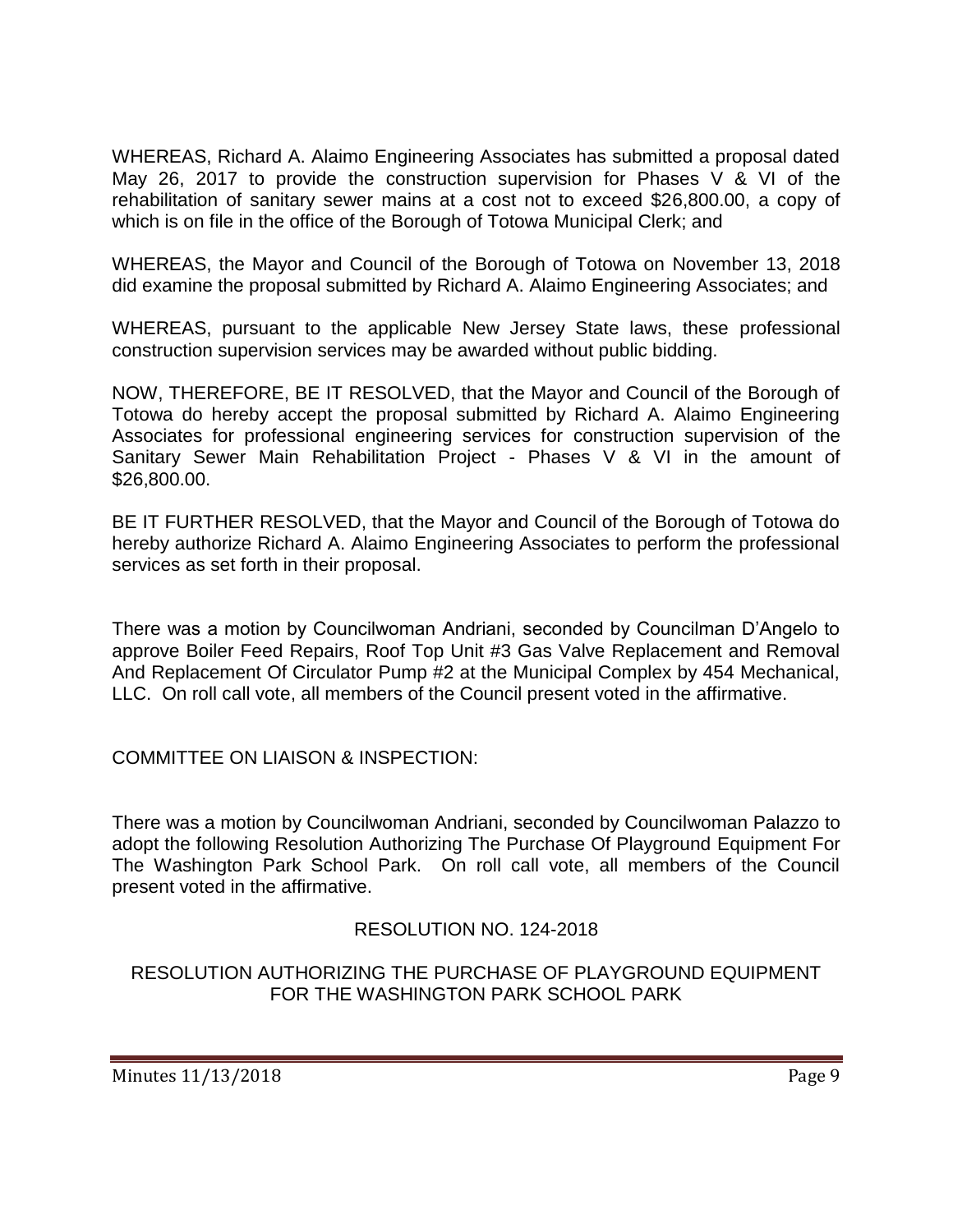WHEREAS, the Borough of Totowa Board of Recreation has recommended the purchase of new playground equipment for the Borough of Totowa Washington Park School Park; and

WHEREAS, the Mayor and Council of the Borough of Totowa desire to purchase the new playground equipment for the safety and welfare of the children that play in this park; and

WHEREAS, State of New Jersey Contract No. 16-Fleet-00121 has been awarded to MRC, P.O. Box 106, Spring Lake, New Jersey 07762 for the purchase of recreational equipment; and

WHEREAS, pursuant to the applicable New Jersey State laws, the purchase of this equipment may be authorized without public bidding.

NOW, THEREFORE, BE IT RESOLVED, that the Mayor and Council of the Borough of Totowa do hereby authorize the purchase of new playground equipment for the Washington Park School Park from MRC in the amount of 33,171.25.

BE IT FURTHER RESOLVED, that the Mayor and Municipal Council of the Borough of Totowa do hereby authorize the Municipal Clerk to execute any and all instruments relating thereto.

There was a motion by Councilwoman Andriani, seconded by Councilwoman Palazzo to adopt the following Resolution Authorizing The Installation Of Playground Equipment For The Washington Park School Park. On roll call vote, all members of the Council present voted in the affirmative.

# RESOLUTION NO. 125-2018

## RESOLUTION AUTHORIZING THE INSTALLATION OF PLAYGROUND EQUIPMENT FOR THE WASHINGTON PARK SCHOOL PARK

WHEREAS, the Borough of Totowa Board of Recreation has recommended the purchase of new playground equipment for the Borough of Totowa Washington Park School Park; and

WHEREAS, by Resolution No. 124-2018 dated November 13, 2018, the Mayor and Council of the Borough of Totowa authorized the purchase of new playground equipment from MRC, Inc., P.O. Box 106, Spring Lake, New Jersey 07762; and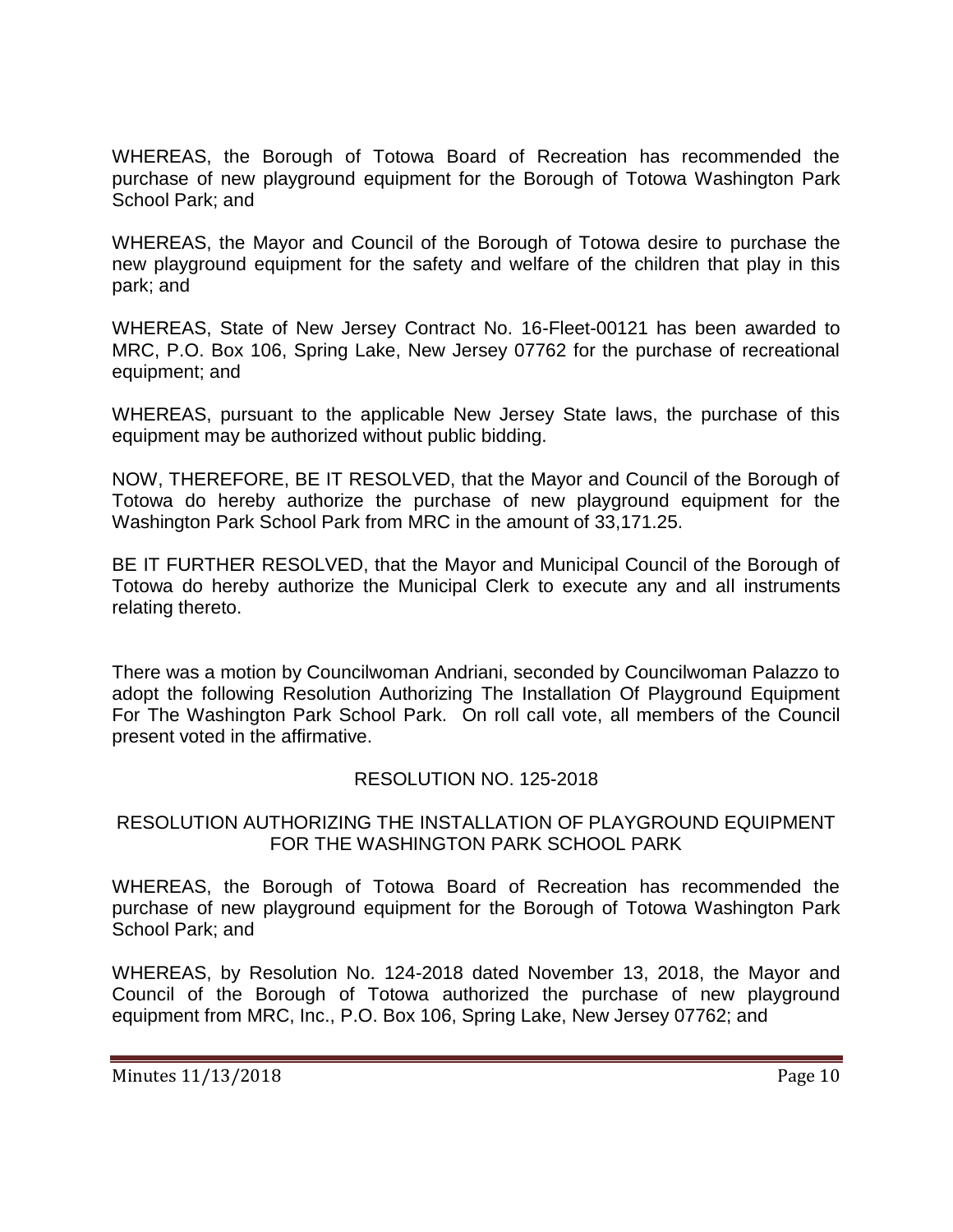WHEREAS, the Mayor and Council further desire that the new playground equipment be installed in a safe and efficient manner; and

WHEREAS, the Board of Recreation also solicited quotes for the installation of this equipment at the Washington Park School Park; and

WHEREAS, Whirl Construction, Inc., 194 Main Street, Port Monmouth, New Jersey 07758 submitted a proposal dated October 5, 2018 to install the new playground equipment for the sum of \$8,700.00; and

WHEREAS, pursuant to the applicable New Jersey State laws, the authorization of this service may be authorized without public bidding since it will not exceed the bidding threshold.

NOW, THEREFORE, BE IT RESOLVED, that the Mayor and Council of the Borough of Totowa do hereby authorize Whirl Construction, Inc. to install the new playground equipment for the Washington Park School Park for the sum of \$8,700.00.

BE IT FURTHER RESOLVED, that the Mayor and Council of the Borough of Totowa do hereby authorize Whirl Construction, Inc. to perform the services as set forth in their proposal.

BE IT FURTHER RESOLVED, that the Mayor and Municipal Council of the Borough of Totowa do hereby authorize the Municipal Clerk to execute any and all instruments relating thereto.

There was a motion by Councilwoman Andriani, seconded by Councilwoman Palazzo to adopt the following Resolution Authorizing The Purchase And Installation Of Playground Safety Surface For The Washington Park School Park. On roll call vote, all members of the Council present voted in the affirmative.

# RESOLUTION NO. 126-2018

### RESOLUTION AUTHORIZING THE PURCHASE AND INSTALLATION OF PLAYGROUND SAFETY SURFACE FOR THE WASHINGTON PARK SCHOOL PARK

WHEREAS, the Borough of Totowa Board of Recreation has recommended the purchase of new playground safety surfacing for the Borough of Totowa Washington Park School Park; and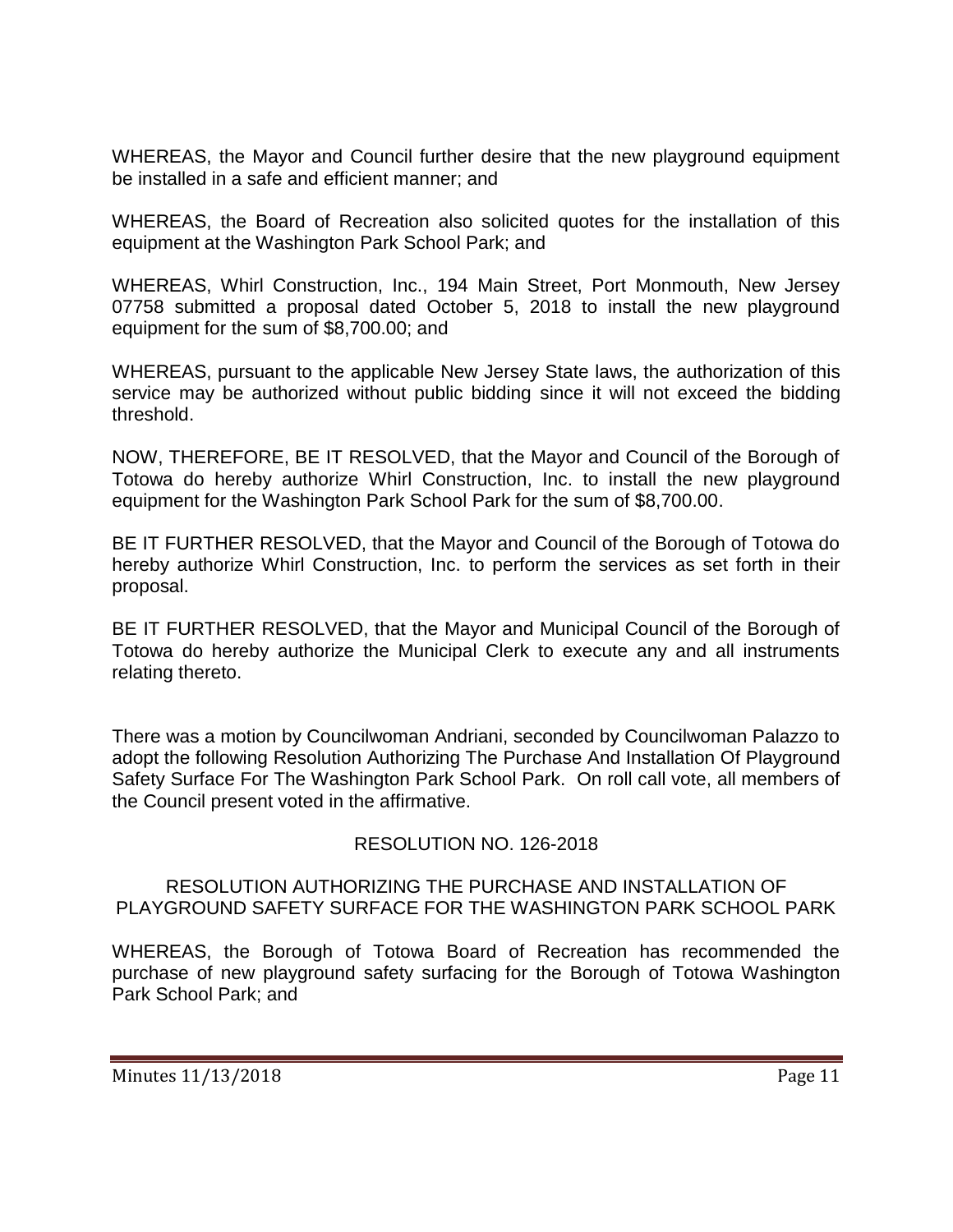WHEREAS, the Mayor and Council of the Borough of Totowa desire to purchase and install the new surfacing for the safety and welfare of the children that play in this park; and

WHEREAS, State of New Jersey Contract No. 16-Fleet-00131 has been awarded to Rubber Recycle, 1985 Rutgers University Boulevard, Lakewood, New Jersey 08017 for the purchase and installation of playground safety surfacing; and

WHEREAS, pursuant to the applicable New Jersey State laws, the purchase of this equipment may be authorized without public bidding.

NOW, THEREFORE, BE IT RESOLVED, that the Mayor and Council of the Borough of Totowa do hereby authorize the purchase and installation of new playground safety surfacing for the Washington Park School Park from Rubber Recycle in the amount of \$19,633.75.

BE IT FURTHER RESOLVED, that the Mayor and Municipal Council of the Borough of Totowa do hereby authorize the Municipal Clerk to execute any and all instruments relating thereto.

There was a motion by Councilwoman Andriani, seconded by Councilwoman Palazzo to adopt the following Resolution Authorizing The Appointment Of A Municipal Housing Liaison. On roll call vote, all members of the Council present voted in the affirmative.

### RESOLUTION NO. 127-2018

#### RESOLUTION AUTHORIZING THE APPOINTMENT OF A MUNICIPAL HOUSING LIAISON FOR THE BOROUGH OF TOTOWA

WHEREAS, the Borough of Totowa has petitioned the Superior Court of New Jersey for a Declaratory Judgment that its adopted Housing Element and Fair Share Plan is compliant with its constitutional obligation to provide its fair share of the regional need for very-low, low, and moderate income housing; and

WHEREAS, the Borough's adopted Housing Element and Fair Share Plan will result in the creation of housing units affordable to and intended for occupancy solely by qualified very-low, low, and moderate income households; and

WHEREAS, the Council of the Borough of Totowa has determined to appoint and designate Denise Zarek as its Municipal Housing Liaison, to fulfill the duties set forth in Ordinance No. 18-2018, creating the position of Municipal Housing Liaison;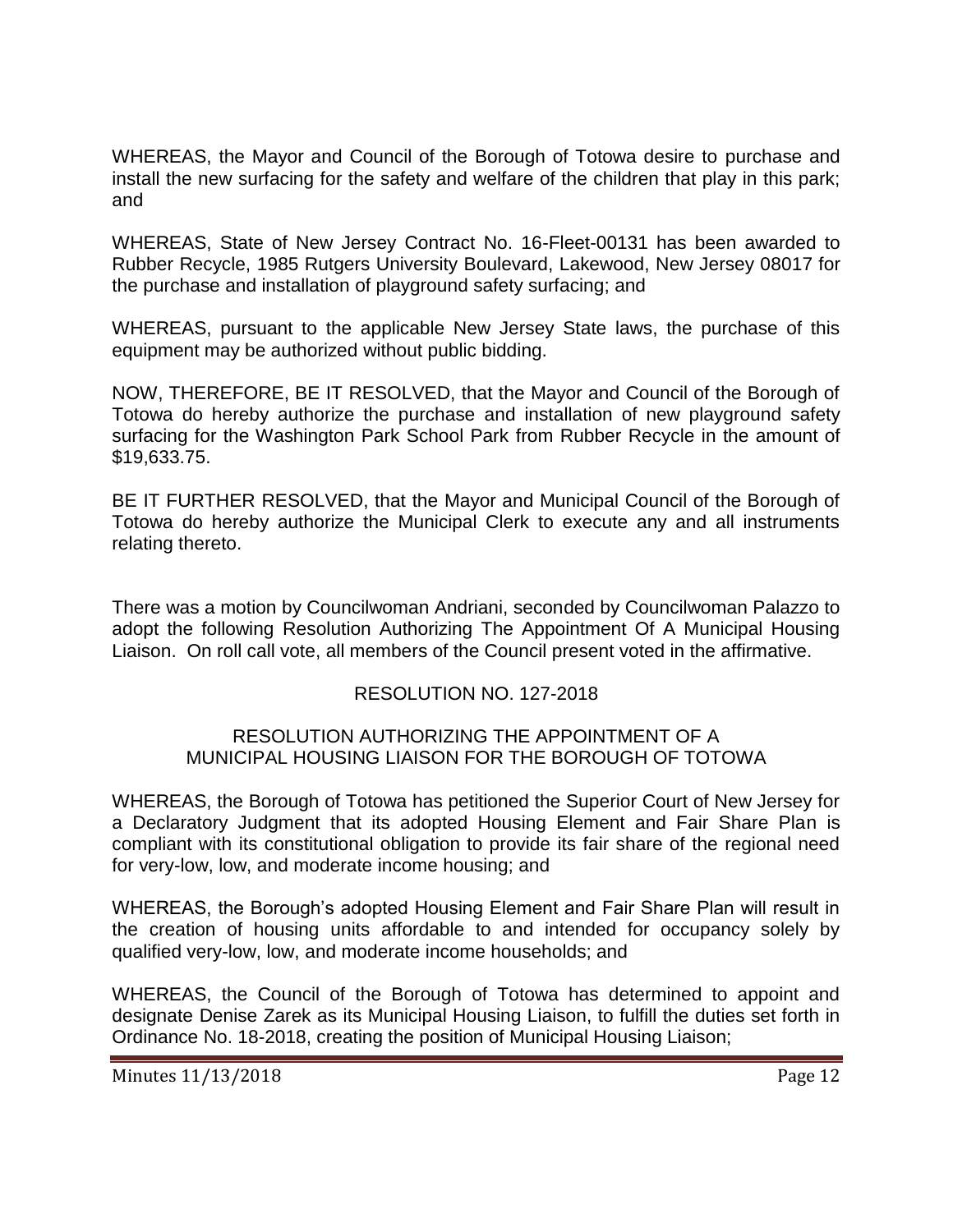NOW, THEREFORE, BE IT RESOLVED, that the Mayor and Council of the Borough of Totowa do hereby appoints Denise Zarek as its designated Municipal Housing Liaison.

BE IT FURTHER RESOLVED, that this Resolution shall take effect immediately.

# MAYOR'S APPOINTMENT

## I, Mayor John Coiro, with the advice and consent of the Council do hereby appoint Denise Zarek as Municipal Housing Liaison for a term of one (1) year ending December 31, 2018.

There was a motion by Councilwoman Andriani, seconded by Councilwoman Palazzo to confirm the appointment. On roll call vote, all members of the Council present voted in the affirmative.

COMMITTEE ON LEGISLATION & ORDINANCES:

There was a motion by Councilwoman Palazzo, seconded by Councilman Picarelli to approve Raffle License Application No. 2129 for the St. Joseph's Home For The Elderly Of The Little Sisters Of The Poor for an Off-Premise 50/50 to be held on March 17, 2019. On roll call vote, all members of the Council present voted in the affirmative.

There was a motion by Councilwoman Palazzo, seconded by Councilman Picarelli to approve Raffle License Application No. 2130 for the Academy Of St. James Of The Marches for a Calendar Raffle to be held during January, February & March, 2019. On roll call vote, all members of the Council present voted in the affirmative.

There was a motion by Councilwoman Palazzo, seconded by Councilman Picarelli to approve Raffle License Application No. 2131 for the BPOE #2111 Passaic Valley Elks for an Off-Premise 50/50 to be held on January 11, 2019. On roll call vote, all members of the Council present voted in the affirmative.